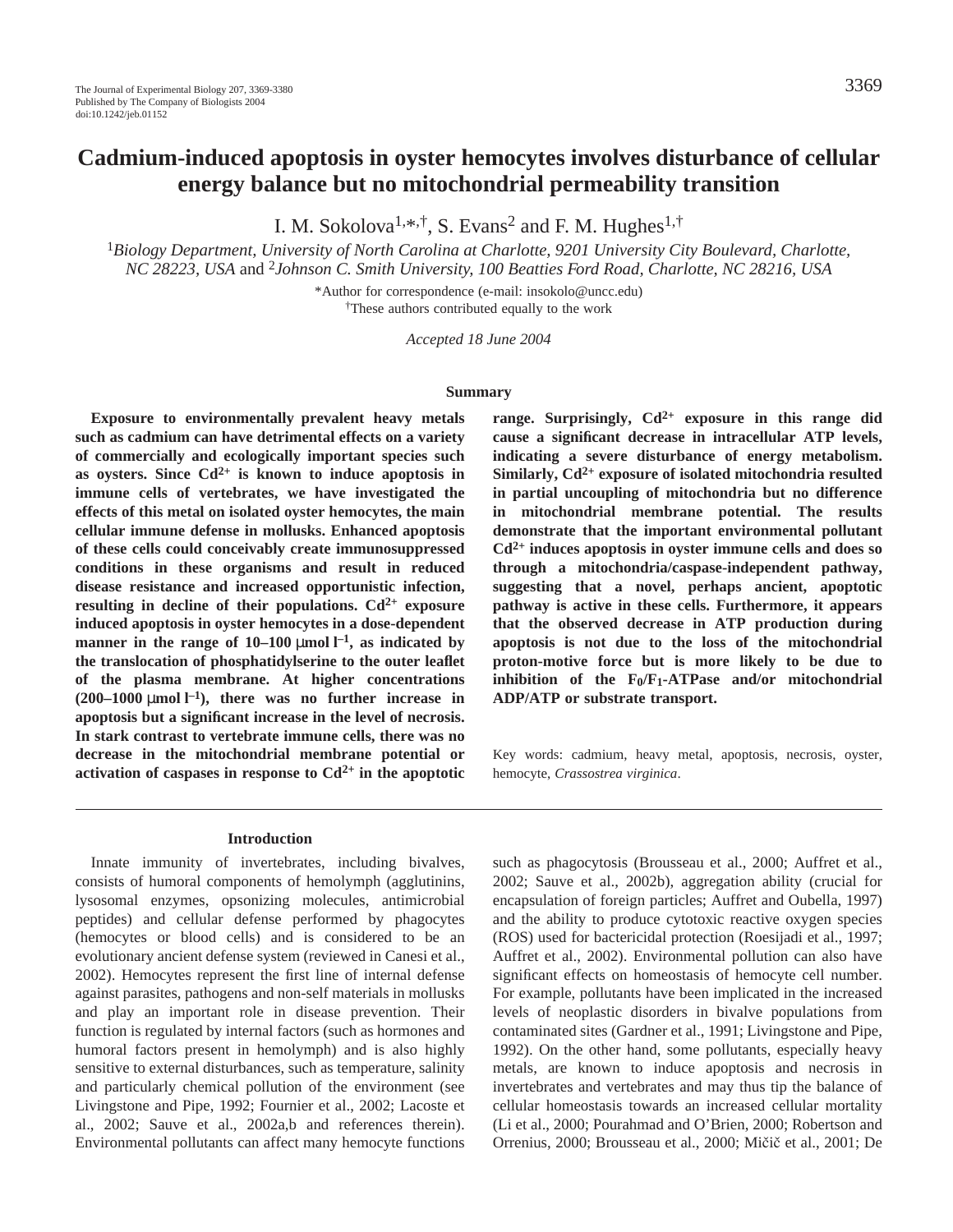# 3370 I. M. Sokolova, S. Evans and F. M. Hughes

La Fuente et al., 2002; Sauve et al., 2002a,b; Sung et al., 2003). Enhanced cell death in the hemocyte population has the potential to generate an immunosuppressed organism with reduced capacity to resist pathological insults and opportunistic infections. Currently, nothing is known about the mechanisms of chemically induced apoptosis and necrosis in bivalve hemocytes, although pollutant-induced apoptosis has been studied in vertebrates (Fujimaki et al., 2000; Li et al., 2000, 2003; Pourahmad and O'Brien, 2000; Robertson and Orrenius, 2000; De La Fuente et al., 2002; Wätjen et al., 2002; Aydin et al., 2003; Shih et al., 2004).

Cadmium is an important environmental pollutant that is released into the environment as a result of human activities as well as natural processes such as leaching from cadmium-rich soils and rocks, volcanic activity or diatom deposition in marine sediment (GESAMP, 1987; Roesijadi, 1996; Frew et al., 1997). Populations of the eastern oyster, *Crassostrea virginica*, are exposed to varied cadmium level in estuaries and coastal areas. Like all marine bivalves, oysters have an ability to concentrate metals in soft tissues, accumulating large loads of heavy metals from water solutions and metal-contaminated sediments (reviewed in Roesijadi, 1996; Crompton, 1997). Resistance to the toxic effects of these pollutants is provided primarily by binding to metallothioneins and deposition of insoluble metal-containing granules (Roesijadi, 1996). However, these detoxification mechanisms are imperfect, and 10–80% of the total heavy metal pool in the cytosol of bivalves is bound to other proteins and low-molecular-mass compounds depending on the species and the regime of exposure to heavy metals (Giguere et al., 2003). These 'excess' metal ions have the potential to exert toxic effects, including cellular toxicity, on bivalves.

In vertebrates, it has been shown that cadmium exposure results in apoptosis, or programmed cell death, in a variety of cell types (Li et al., 2000; Pourahmad and O'Brien, 2000; Robertson and Orrenius, 2000; De La Fuente et al., 2002; Wätjen et al., 2002; Aydi et al., 2003; Shih et al., 2004). In response to this metal, cells activate the classical intrinsic death pathway, in which mitochondria have a central role. In this pathway, the mitochondrial inner membrane undergoes a permeability transition (also known as the MPT), resulting in a dramatic increase in permeability caused by an apparent opening of a channel known as the mitochondrial permeability transition pore (PTP) (reviewed in Leist and Nicotera, 1997; Mignotte and Vayssiere, 1998; Hüttenbrenner et al., 2003). Opening of this pore causes a decrease in the potential across the mitochondrial membrane  $(\Delta \Psi_m)$  and the release of cytochrome *c* (cyt *c*) into the cytoplasm. Cyt *c* interacts with apaf-1 and procaspase-9 to form a complex known as the apoptosome, which in turn activates effector caspases such as caspase-3. Activation of caspases eventually leads to degradation of the cell's DNA and to the cascade of other intracellular reactions that culminate in cell death by apoptosis. In vertebrates, the MPT is generally considered to be an early universal event in heavy-metal-induced apoptosis (Leist and Nicotera, 1997; Mignotte and Vayssiere, 1998; Hüttenbrenner et al., 2003).

Currently, there is very limited knowledge about the effects of cadmium on apoptosis in any cell types within the bivalves. In the mussel *Mytilus edulis*, short-term exposure to low nontoxic cadmium levels  $(1.8 \mu \text{mol})^{-1}$  was shown to decrease susceptibility of isolated gill cells to hydrogen peroxideinduced apoptosis, possibly due to induction of metallothioneins or other antioxidant molecules (Pruski and Dixon, 2002). Exposure to elevated levels of heavy metals such as cadmium, zinc, silver and mercury was shown to decrease viability of bivalve hemocytes (Brousseau et al., 2000; Sauve et al., 2002a,b), although the mechanisms of cell death were not elucidated. The molecular and cellular mechanisms of cadmium cytotoxicity in bivalves are not understood and nothing is known about the effects of cadmium on apoptosis of the hemocytes of bivalves. Understanding of the influence of this metal over this process on a cellular and molecular level is important because excessive apoptosis of hemocytes may have detrimental effects on the ability of oysters to fight infectious diseases (Sunila and LaBanca, 2003).

The aim of the present study was to investigate the effects of cadmium on hemocyte viability and apoptosis and to assess the role of cadmium-induced mitochondrial dysfunction in cell death in the eastern oyster, *Crassostrea virginica*. Our data show that cadmium induced apoptosis and, at higher levels, necrosis in isolated oyster hemocytes. The onset of apoptosis was associated with a 60–80% reduction of ATP levels in oyster hemocytes, whereas a much stronger depletion of ATP (by >90%) was found after exposure to cadmium in the necrosis-inducing range. Surprisingly, no MPT was apparent during  $Cd^{2+}$ -induced apoptosis in intact hemocytes or isolated oyster mitochondria, suggesting that this central apoptotic process is not involved in apoptosis in oysters as it is in vertebrates. Overall, our results contrast the earlier findings in vertebrates in which cadmium-induced apoptosis involved the MPT and activation of caspases and suggest that trace-metal-induced apoptosis may proceed by a different pathway in marine mollusks. This pathway may be novel or, more likely, an evolutionarily ancient route to death that is either no longer functional, is superceded or is masked by the feed-forward cascade activated by the MPT in vertebrates.

### **Materials and methods**

### *Animal collection and maintenance*

Adult oysters (*Crassostrea virginica* Gmelin; 80–120·mm shell length) were collected from Hewletts Creek near Wilmington, NC, USA. Water temperature at the time of collection was 14–16°C, and salinity varied between 24 and 30‰. The study site has very low background concentrations of heavy metals and organic pollutants (Mallin et al., 1999), with average cadmium concentrations of  $0.02 \text{ mg kg}^{-1}$  of sediment. Animals were transported on ice to the University of North Carolina at Charlotte within 8 h of collection and placed in recirculated aquaria with artificial seawater (Instant Ocean®; Kent Marine, Acworth, GA, USA) at 16±1°C and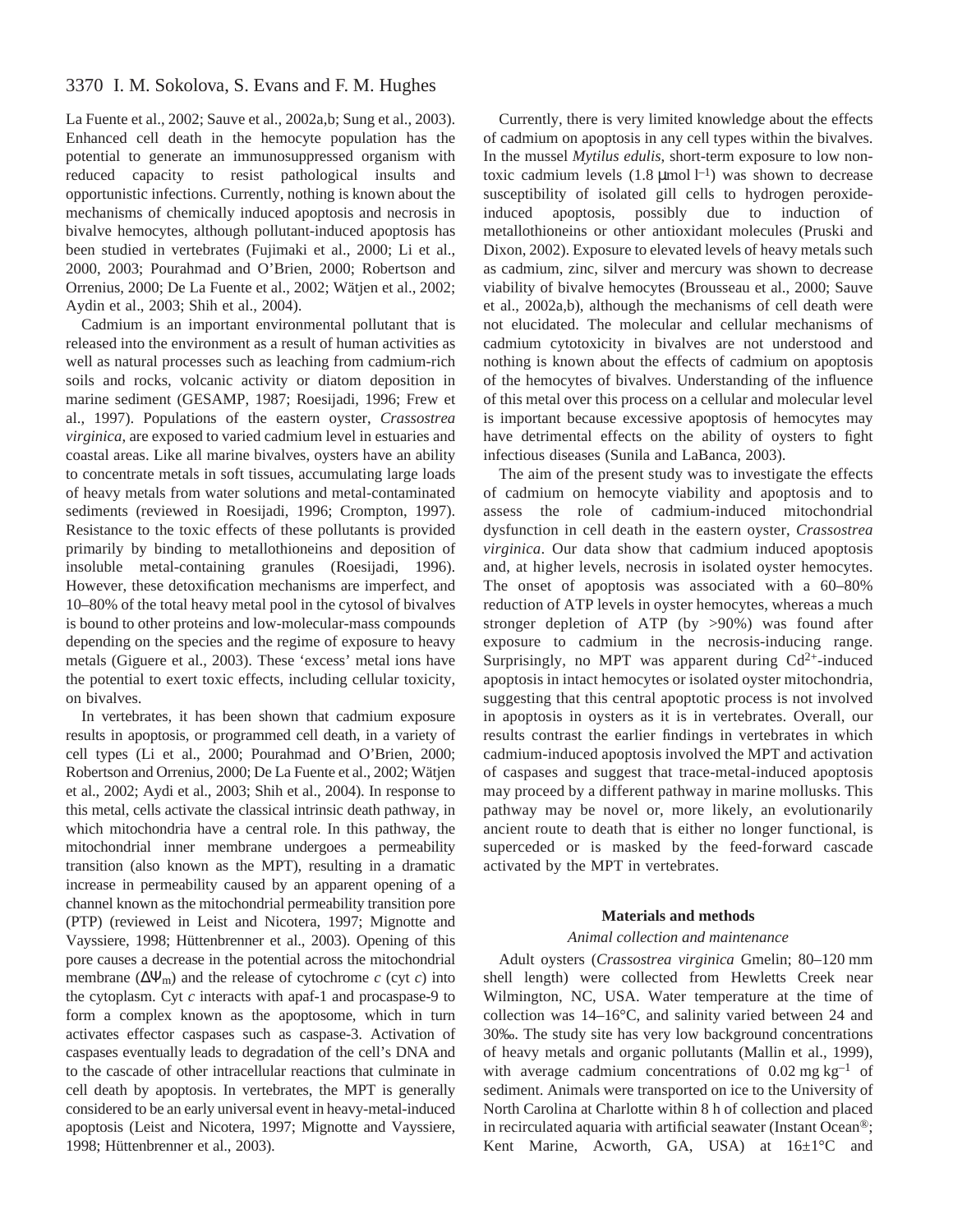$650\pm20$  mOsm, which was close to the environmental temperature and salinity at the time of collection. Animals were acclimated in the laboratory for 2 weeks prior to experimentation. During the acclimation period, oysters were fed on alternate days with a commercial algal blend  $(0.5 \text{ ml } l^{-1})$ containing *Nannochloropsis*, *Tetraselmis* and *Isochrysis* spp. ranging in size from 2 to 15  $\mu$ m (PhytoPlex®; Kent Marine). No mortality was detected during the preliminary acclimation period.

## *Primary culture and cadmium exposure of oyster hemocytes*

Oyster shells were surface-cleaned with ethanol and notched along the ventral edge enough to insert a needle. Hemolymph  $(1.5-2 ml)$  was extracted from an adductor muscle using a 21-gauge hypodermic needle and a syringe containing 0.5–1 ml of sterile hemocyte support medium (HSM) consisting of sterile seawater (SW; 650 mOsm) supplemented with  $2 g l^{-1}$  glucose. Hemolymph from 3-5 oysters was pooled to obtain a total of  $8-12\times10^6$  cells. Pooled samples were placed into wells of 6-well tissue culture plates to obtain a cell density of  $1.5-2\times10^6$  cells per well and allowed to attach for 20–25 min at room temperature. Cell attachment was controlled under the inverted microscope. When the cells attached, hemolymph was removed, and 3 ml of HSM supplemented with  $10 \mu g$  ml<sup>-1</sup> gentamycin and 25  $\mu$ g ml<sup>-1</sup> amphotericin was added. CdCl<sub>2</sub> in 0.05% HNO<sub>3</sub> was added to different wells to obtain final nominal concentrations of 10–1000  $\mu$ mol l<sup>-1</sup> Cd<sup>2+</sup>. Equal volumes of 0.05% HNO<sub>3</sub> were added to the control samples  $(0 \mu \text{mol})^{-1}$ nominal Cd<sup>2+</sup>). Hemocytes were incubated for 72 h at room temperature. Pilot studies have shown that incubation for at least 60 h is required to induce apoptosis in oyster hemocytes exposed to cadmium and that incubations in the range of 2–72 h have no significant effect on the viability of control hemocytes (data not shown).

Following cadmium exposure, hemocytes were harvested using 0.25% trypsin in modified Hanks balanced salt solution (Fisher Scientific, Suwanee, GA, USA) adjusted to 650 mOsm with sucrose, washed in sterile SW (650 mOsm) and used for further analyses.

### *Effects of cadmium on oyster cells*

## *Annexin V–FITC assay*

Following culture, cells were harvested, washed twice with SW, resuspended in  $100 \mu$ l SW and stained for annexin V exposure on the plasma membrane using the annexin V–FITC Apoptosis Detection Kit (BD Pharmingen, San Diego, CA, USA) and the manufacturer's recommendations. This staining allows the determination and quantification of apoptotic, necrotic and viable cells. Briefly,  $100 \mu l$  of cell suspension  $(1.5-2.0\times10^6 \text{ cells})$  was added to a 12×75 flow tube together with  $5 \mu l$  each of the annexin V and propidium iodide (PI) solutions provided. Cells were incubated for 15 min at room temperature in the dark and then analyzed immediately by flow cytometry for fluorescence in the FL-1 (annexin V) and FL-2 (PI) channels.

# *Caspase assay*

Caspase-3-like activity was measured using a fluorimetric assay as described elsewhere (Hughes et al., 1997; Jablonski et al., 2004). Briefly, hemocytes were resuspended in 100 µl of 10 mmol  $l^{-1}$  MgCl<sub>2</sub>, 0.25% NP-40 and the extracts centrifuged at  $100\,000\,g$  for 30 min to remove debris and particulate matter. Supernatants were harvested, combined with an equal volume of 40 mmol<sup> $l$ -1</sup> Hepes (pH 7.4), 20 mmol<sup>1-1</sup> NaCl, 2 mmol<sup>1-1</sup> EDTA, 20% glycerol and frozen at  $-70^{\circ}$ C until assayed (less than 1 week). For positive apoptotic controls, rat thymocytes incubated for 18 h in the absence of the growth factor were used and extracted as described above. For analysis, cell extracts corresponding to  $10-50 \mu$ g of protein, as measured by Bradford assay (Bradford, 1976), were incubated in 50 mmol  $l^{-1}$  Hepes (pH 7.5), 10 mmol  $l^{-1}$  dithiothreitol, 10% sucrose, 0.1% CHAPS with 200  $\mu$ mol l<sup>-1</sup> of the caspase-3 substrate DEVD-afc (Kamiya Biomedical Co., Seattle, WA, USA). Samples were incubated for 5 min at room temperature and their fluorescence at 505 nm measured (excitation at 400 nm) on a fluorescence spectrophotometer (Hitachi Ltd, Tokyo, Japan). Samples were then incubated for an additional hour and fluorescence measured again. A standard curve of fluorescence *vs* free 7-amino-4-trifluromethylcoumarin (afc) was then used to calculate the specific activity of caspase-3 like enzymes per mg protein in each sample. For *in vitro* activation of caspase-3-like activity, extracts were preincubated with 10  $\mu$ g ml<sup>-1</sup> cyt *c* and 1 mmol l<sup>-1</sup> dATP at room temperature for 1 h, and their caspase activity measured as described above.

### *Mitochondrial membrane potential*

Control and cadmium-exposed hemocytes were washed twice in sterile SW, centrifuged for 10 min at 200  *and 4<sup>°</sup>C* and resuspended in 1 ml of sterile SW to yield a final concentration of  $\sim$ 1 $\times$ 10<sup>6</sup> cells ml<sup>-1</sup>. Mitochondrial membrane potential  $(\Delta \Psi_m)$  was measured using a method modified from Wong and Cortopassi (2002). Briefly, digitonin was added to the cell suspension to a final concentration of 10  $\mu$ mol l<sup>-1</sup> and incubated for 6 min on ice. Cells were then centrifuged for 10 min at 200  $g$  and 4<sup>°</sup>C and washed twice with 5 ml sterile SW. Pilot studies have shown that this concentration of digitonin effectively permeabilizes cells without affecting the  $\Delta \Psi_{\text{m}}$  (data not shown). The cells were resuspended in 1 ml of sterile SW and stained with  $100$  nmol  $l^{-1}$ tetramethylrhodamine methyl ester (TMRM; Molecular Probes, Eugene, OR, USA) for 30 min at room temperature in the dark before analysis by flow cytometry as the fluorescence in the FL-2 channel. After each analysis, the individual samples were treated with  $25 \mu$ mol l<sup>-1</sup> CCCP (carbonyl cyanide 3-chloropheryl hydrazone; Fisher Scientific) to collapse the  $\Delta \Psi_m$ , and the TMRM fluorescence was analyzed again.

# *ATP levels*

ATP concentrations were measured in hemocytes exposed to  $0-200 \mu$ mol l<sup>-1</sup> Cd<sup>2+</sup> for 72 h using CellTiter-Glo<sup>®</sup>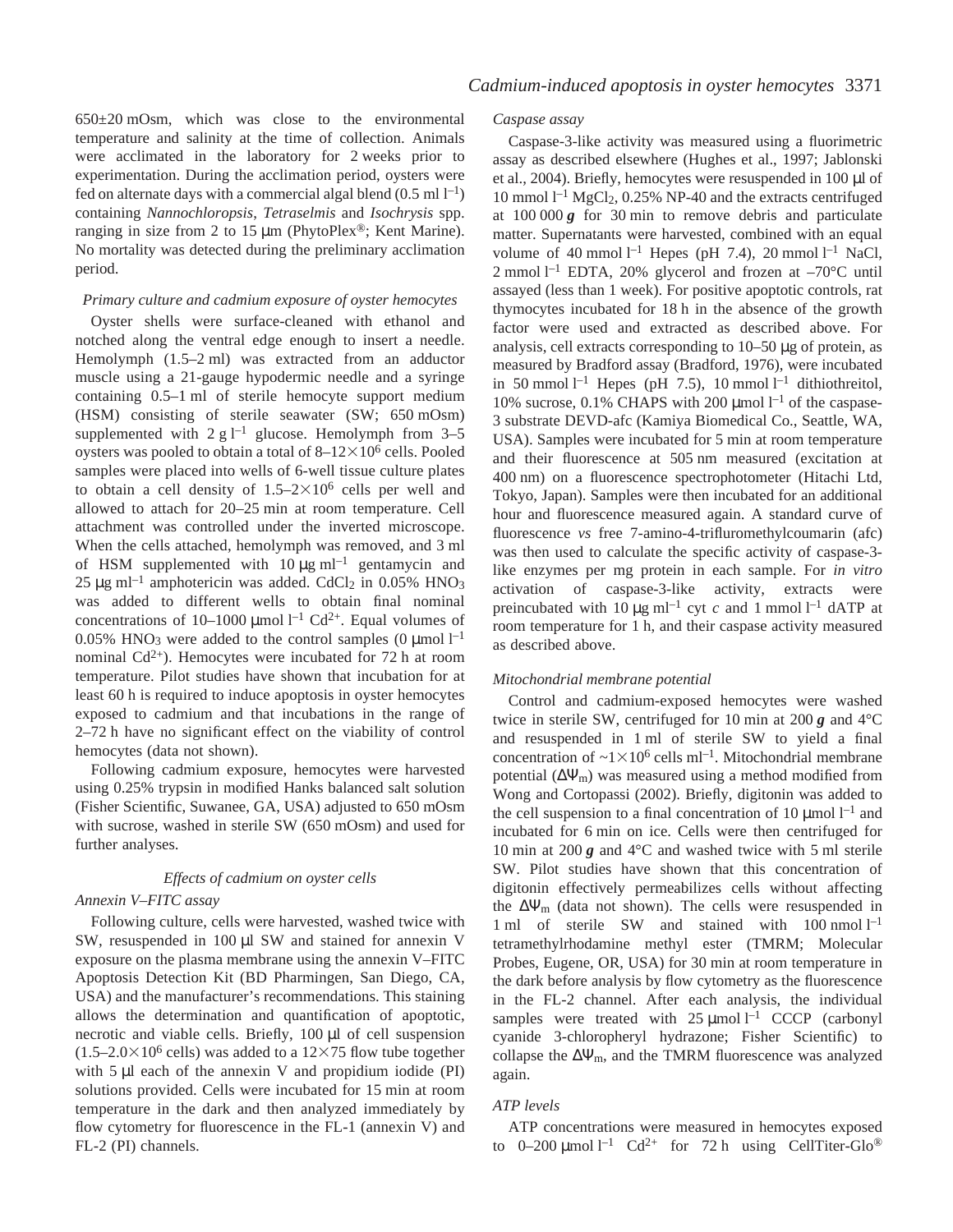# 3372 I. M. Sokolova, S. Evans and F. M. Hughes

Luminescent Assay (Promega, Madison, WI, USA) according to the manufacturer's protocol. Hemocytes were washed in sterile SW, lysed in a cell lysis buffer (CLB) containing 5 mmol  $l^{-1}$  Tris (pH 7.4), 20 mmol  $l^{-1}$  EDTA and 0.5% Triton  $X-100$ , and 50  $\mu$ l of cell lysate was combined with an equal volume of CellTiter-Glo® Reagent, mixed on an orbital shaker for 2 min and incubated for 10 min at room temperature to stabilize luminescent signal. CLB without cells was prepared in the same way and used as a negative control. Luminescent signal was recorded using a Sirius luminometer (Berthold Detection Systems GmbH, Pforzheim, Germany) with a 10 s integration of the signal. In order to convert relative luminescence units (RLUs) into ATP concentrations, a calibration curve was constructed using  $0.025-1 \mu$  mol l<sup>-1</sup> ATP dissolved in CLB. The calibration curve was linear in the studied range of ATP concentrations. ATP levels in hemocyte lysates were determined by interpolation from the calibration curve. Although the initial number of cells per sample was similar in all replicates, cell mortality in cadmium-exposed hemocytes could result in variation in final cell numbers. To account for this variation, we measured protein concentrations in cell lysates using a modified Biuret assay (Bergmeyer, 1988) and expressed ATP concentrations as nmol ATP  $mg^{-1}$  protein.

# *Effects of cadmium on isolated mitochondria Respiration*

Hemocytes of oysters did not provide a sufficient amount of tissue for mitochondrial isolation; therefore, mitochondria were isolated from oyster gills using a standard method modified from Ballantyne and Moyes (1987). Isolation buffer had an osmolarity of 730 mOsm and consisted of 300 mmol  $l^{-1}$ sucrose, 50 mmol  $l^{-1}$  KCl, 50 mmol  $l^{-1}$  NaCl, 8 mmol  $l^{-1}$ EGTA, 1% bovine serum albumin (BSA; essentially fatty acid free),  $2 \mu g$  ml<sup>-1</sup> of the protease inhibitor aprotinin and 30 mmol  $l^{-1}$  Hepes (pH 7.5). Previous studies have shown that isolation of oyster mitochondria in a slightly hyperosmotic medium maximizes coupling and yields superior quality mitochondria as compared with iso- or hypoosmotic media (Ballantyne and Moyes, 1987).

Gills of six or seven animals were removed, blotted dry and placed in 15 ml of ice-cold isolation medium. The tissue was homogenized with three passes  $(200 r.p.m.)$  of a Potter–Elvenhjem homogenizer using a loosely fitting Teflon pestle. The homogenate was centrifuged for 10 min at 2000  $g$ and 2°C. The supernatant was collected, and the tissue pellet re-homogenized in 15 ml of ice-cold isolation buffer. The second homogenate was centrifuged at  $2000\ g$ , and supernatants from the two centrifugations were pooled. The supernatant was then centrifuged at  $10\,500\,\text{g}$  and  $2^{\circ}\text{C}$  for 12 min. The resulting mitochondrial pellet was washed twice with ice-cold EGTA-free isolation buffer to minimize cadmium binding and re-suspended in the ice-cold EGTA-free isolation buffer to give a mitochondrial protein content of  $5-10$  mg m $l^{-1}$ .

Oxygen uptake by mitochondria was measured using Clarke-type oxygen electrodes (YSI, Yellow Springs, OH, USA) in 3 ml water-jacketed glass chambers equilibrated at 25°C. Three to five volumes of assay medium were mixed with one volume of isolation medium containing the mitochondria. The assay medium (AM) had an osmolarity of 650 mOsm and consisted of  $150 \text{ mmol } l^{-1}$  KCl,  $150 \text{ mmol } l^{-1}$  NaCl,  $10$  mmol  $l^{-1}$  KH<sub>2</sub>PO<sub>4</sub>, 20 mmol  $l^{-1}$  sucrose, 0.1% BSA (essentially fatty acid free),  $2 \mu g$  ml<sup>-1</sup> of aprotinin, 5  $\mu$ mol l<sup>-1</sup> myokinase inhibitor AP<sub>5</sub>A and 30 mmol  $l^{-1}$  Hepes (pH 7.2). Different concentrations of CdCl<sub>2</sub> in the range of 5–50  $\mu$ mol l<sup>-1</sup> were added to the assay medium containing mitochondria and incubated for 5 min. Control mitochondria were incubated without cadmium addition. Addition of the highest concentration of cadmium used in this study (50  $\mu$ mol l<sup>-1</sup>) did not noticeably change the pH of the assay buffer (i.e. pH change was less than 0.01 units).

All assays were completed within  $2-3$  h of isolation of the mitochondria. Preliminary experiments have shown that there was no change in mitochondrial respiration or coupling during this period. Succinate was used as a substrate at saturating amounts  $(10-15 \text{ mmol } l^{-1})$  in the presence of  $5 \mu \text{mol } l^{-1}$ rotenone. Maximal respiration rates of actively phosphorylating mitochondria (state 3) were achieved by addition of 50  $\mu$ mol l<sup>-1</sup> ADP, and state 4 respiration was determined in ADP-conditioned mitochondria as described by Chance and Williams (1955). State 4+ respiration was determined as oxygen consumption rate after addition of 2.5  $\mu$ g ml<sup>-1</sup> of the ATPase inhibitor oligomycin. State 4+ respiration in the presence of oligomycin is considered as a good upper-limit estimate of mitochondrial proton leak measured at high mitochondrial membrane potential (Brand et al., 1994; Kesseler and Brand, 1995; Abele et al., 2002). At the end of the assay, KCN  $(100 \mu \text{mol})^{-1}$  and salicylhydroxamic acid (SHAM; 200  $\mu$ mol  $l^{-1}$ ) were added to the mitochondria to inhibit mitochondrial respiration and to measure non-mitochondrial rate of oxygen consumption. SHAM was used in order to avoid the overestimation of nonmitochondrial respiration rate due to the presence of an alternative oxidase in bivalve mitochondria (Tschischka et al., 2000). In all cases, non-mitochondrial oxygen consumption rate was less than 1–5% of the state 3 respiration. Respiration rates in state 3, 4 and 4+ were corrected for non-mitochondrial respiration and oxygen electrode drift. Respiratory control ratio (RCR), which is a measure of mitochondrial coupling, was determined as the ratio of state 3 over state 4 respiration as described by Estabrook (1967). Protein concentrations in mitochondrial suspensions were measured using a modified Biuret method with 0.5% Triton X-100 added to solubilize the mitochondria (Bergmeyer, 1988). BSA was used as the standard. Protein content was measured for each batch of the isolation medium and subtracted from the total protein content of the mitochondrial suspension to determine the mitochondrial protein concentration. Oxygen solubility  $(\beta_{\text{O}})$ for the assay medium at each experimental temperature was calculated as described in Johnston et al. (1994), and respiration rates were expressed as natom O min<sup>-1</sup> mg<sup>-1</sup> mitochondrial protein.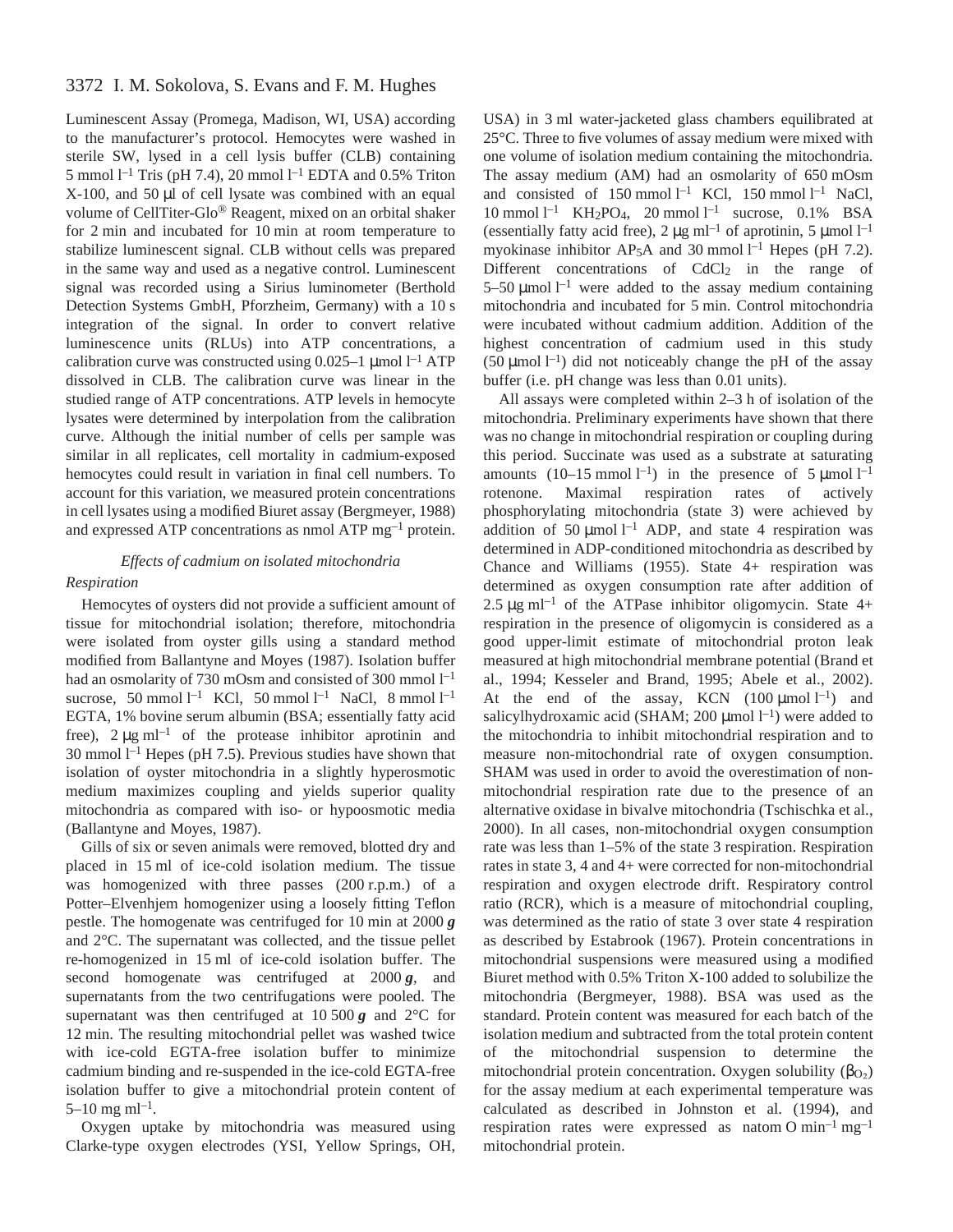## *Mitochondrial swelling*

Mitochondrial swelling was measured as described in Li et al. (2003). Mitochondria were isolated as described above, and  $100 \mu l$  of mitochondrial suspension was added to 0.9 ml of standard AM containing 20 mmol  $l^{-1}$  succinate. Absorbance of the mitochondrial suspension was measured at  $520$  nm and  $25^{\circ}$ C using a UV/Vis Cary  $50$ spectrophotometer with a water-jacketed cuvette holder (Varian, Mulgrave, Victoria, Australia). After initial measurements, different concentrations of cadmium chloride were added to the cuvette. Mitochondria were incubated with cadmium for 20 min on ice, the cuvettes were then equilibrated for 5 min at  $25^{\circ}$ C, and changes in mitochondrial volume were monitored by measuring absorbance at 520 nm under constant stirring. A reduction in absorbance of a mitochondrial suspension indicates mitochondrial swelling and is a hallmark of the MPT (Li et al., 2003). As a positive control, mitochondria were incubated for 5 min in a hypoosmotic assay buffer (375 mOsm).

## *Mitochondrial membrane potential*

∆Ψm was determined as described in Scaduto and Grotyohann (1999). Briefly, mitochondria were isolated as described above, protein concentration was determined, and mitochondrial suspension was diluted to  $2 \text{ mg ml}^{-1}$ mitochondrial protein in the standard AM containing 0.5  $\mu$ mol l<sup>-1</sup> TMRM, 20 mmol l<sup>-1</sup> succinate and  $5 \mu$ mol l<sup>-1</sup> rotenone. Mitochondria were incubated at 25 $\rm{^{\circ}C}$  for 10 min with 0–50 µmol l<sup>-1</sup> Cd<sup>2+</sup> until TMRM fluorescence stabilized. Concentrations of cadmium above 50  $\mu$ mol l<sup>-1</sup> were not used because preliminary experiments showed that they completely abolish respiration in isolated mitochondria (data not shown). Following cadmium incubations, TMRM fluorescence in mitochondrial suspension was measured under constant stirring at two excitation wavelengths (573 nm) and 546 nm) and a single emission wavelength of 590 nm (excitation and emission slits 10 nm) using a fluorescence spectrophotometer (Hitachi Ltd). The ratio of the fluorescence at 590 nm when alternately excited by the two excitation wavelengths is a measure of the  $\Delta \Psi_{\text{m}}$ . It has been shown that the 573/546 ratio linearly increases with increasing  $\Delta \Psi_m$  (Scaduto and Grotyohann, 1999). The mitochondrial uncoupler CCCP (50  $\mu$ mol l<sup>-1</sup>) was added to the mitochondrial suspension to collapse the membrane potential, and the 573/546 ratio was determined. All ratios were corrected for the background fluorescence of TMRM in the AM without mitochondria.

## *Statistics*

Effects of cadmium concentrations were analyzed using split-plot repeated measures ANOVA after testing the assumptions of normality of data distribution and homogeneity of variances. Dunnet tests were used for *post-hoc* pairwise comparisons of sample means. Statistical analyses were performed using SAS 8.2 software (SAS Institute, Cary, NC, USA). Differences were considered significant if the probability for Type II error was less than 0.05.

### **Results**

Exposure of isolated oyster hemocytes to 50 µmol  $l^{-1}$  Cd<sup>2+</sup> induced morphological alterations characteristic of an apoptotic morphology in a subset of cells following 72 h of culture (Fig. 1). These changes included cell shrinkage, rounding up and extensive membrane blebbing. These morphological changes were also correlated with the distinctly apoptotic translocation of phosphatidylserine to the outer leaflet of the plasma membrane while retaining the integrity of this membrane. As shown in Fig. 2, the proportion of apoptotic cells (annexin V positive, PI negative – lower right quadrant of the dot plots in Fig. 2A) increased in a dose-dependent manner in the range of  $10-100 \mu$ mol  $l^{-1}$  Cd<sup>2+</sup> after 72 h incubation with cadmium (ANOVA; *F*10,55=15.97, *P*<0.0001). Levels of apoptosis in oyster hemocytes were significantly above the control at Cd<sup>2+</sup> levels of  $\geq 50 \text{ \mu mol } l^{-1}$ . At even higher concentrations of Cd<sup>2+</sup> (200–1000 µmol  $l^{-1}$ ), no further increase in apoptosis was detected (Fig. 2B). While lower concentrations of  $Cd^{2+}$  led to negligible increases in necrosis (annexin V positive, PI positive – upper right quadrant of the



Fig. 1. Morphology of control oyster hemocytes  $(A,B)$  and presumptive apoptotic hemocytes exposed to 50  $\mu$ mol  $l^{-1}$  of cadmium (C,D). Horizontal bars correspond to 10 µm. Note extensive blebbing in cadmium-exposed hemocytes (C,D).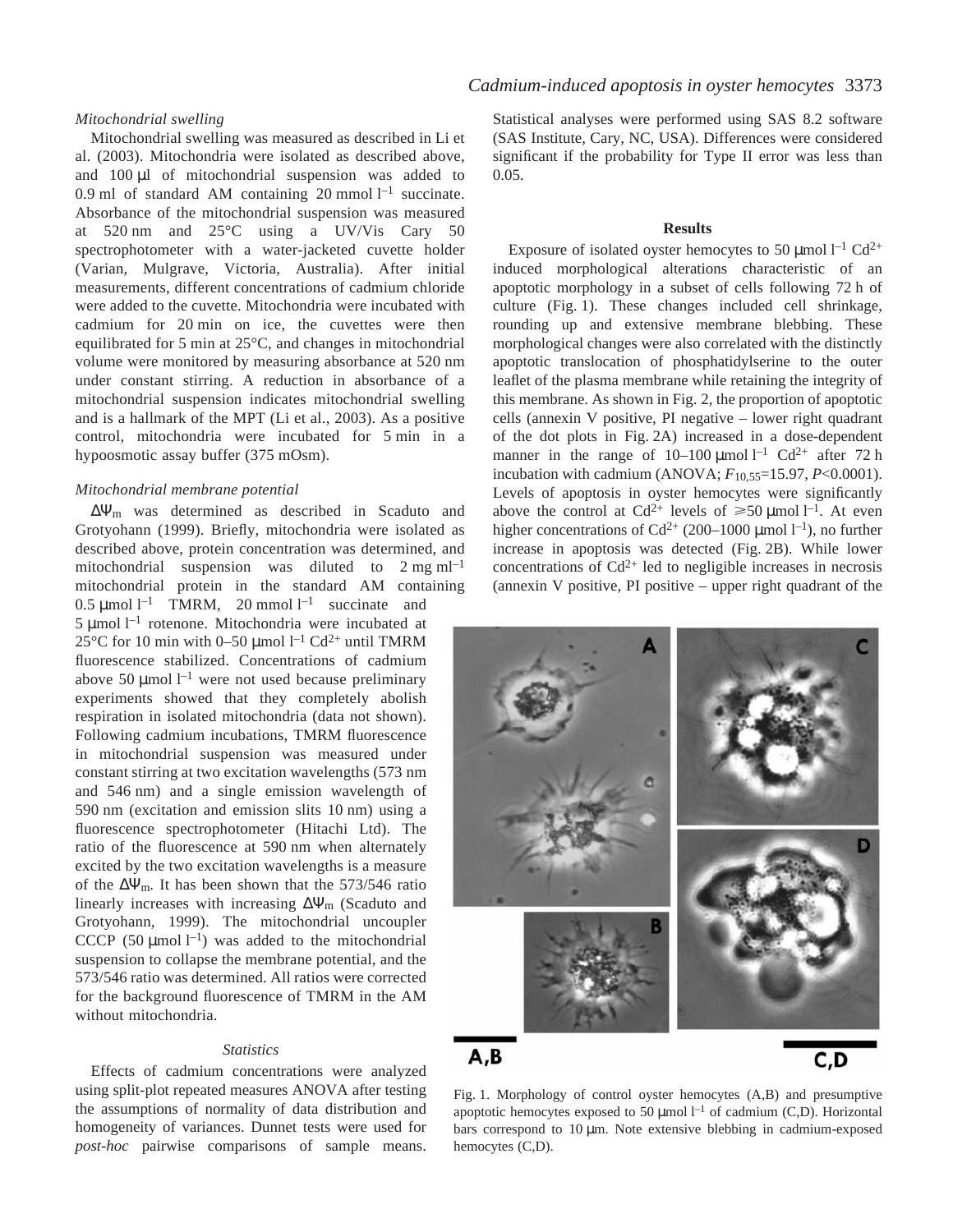

Fig. 2. Induction of apoptosis and necrosis by cadmium exposure in oyster hemocytes. (A) Representative dot plots for annexin V–FITC and propidium iodide (PI) staining in hemocytes exposed to vehicle (control) or varying concentrations of cadmium for 72 h. Live cells appear in the bottom left quadrant of the dot plot and have low FITC and PI fluorescence. Apoptotic cells in the bottom right quadrant are characterized by low PI fluorescence, indicating integrity of the plasma membrane, but high FITC fluorescence due to the translocation of phosphatidylserine into the outer leaflet of the plasma membrane. Necrotic cells have high PI and FITC fluorescence and are found in the upper right quadrant of the dot plot. (B,C) Quantitative graph of the data shown in A indicating the changes in the proportion of apoptotic (B) and necrotic (C) cells in the hemocyte population after 72 h of exposure to different cadmium concentrations. Vertical bars represent S.E.M. Filled circles correspond to the values that were significantly different from the respective control (0  $\mu$ mol  $l^{-1}$  Cd<sup>2+</sup>; *P*<0.05; *N*=5–8). The levels of apoptosis and necrosis in control hemocytes after 72 h of culture were not significantly different from those in freshly isolated oyster blood cells  $(12.0 \pm 1.70$  and  $0.9\pm0.34\%$  of apoptosis and necrosis, respectively,  $N=10$ ,  $P>0.05$ ), indicating that culture conditions used in these experiments supported normal viability of oyster hemocytes.

dot plots in Fig. 2A), this increase was very apparent in the range from 50 to 200  $\mu$ mol l<sup>-1</sup> Cd<sup>2+</sup>. Levels from 200 to 1000  $\mu$ mol l<sup>-1</sup> Cd<sup>2+</sup> had no further effect on necrosis in this time period (Fig.  $2C$ ).

According to the mammalian model of cadmium-induced apoptosis,  $Cd^{2+}$  is known to induce apoptosis by triggering a change in mitochondrial membrane potential  $(\Delta \Psi_m)$  resulting in the release of cyt *c* and eventual activation of caspase-3. Thus, we next examined the  $\Delta \Psi_m$  and caspase-3 activity in  $Cd^{2+}$ -treated oyster hemocytes. In contrast to our expectations, Cd<sup>2+</sup> exposure did not facilitate a drop in  $\Delta \Psi_m$  in oyster hemocytes (Fig. 3). On the contrary, exposure of hemocytes to 20–50  $\mu$ mol l<sup>-1</sup> Cd<sup>2+</sup> resulted in a slight but significant hyperpolarization of mitochondrial membranes by 10–15% (ANOVA;  $F_{3,19} = 6.21$ ,  $P = 0.004$ ). At higher Cd<sup>2+</sup> levels (200  $\mu$ mol l<sup>-1</sup>), the level of hyperpolarization tended to decrease but the  $\Delta \Psi_m$  was still significantly higher than in the control cells. The mitochondrial uncoupler CCCP efficiently collapsed  $\Delta \Psi_m$  to similar low levels independent of the cadmium treatment of oyster hemocytes. Control samples indicate that digitonin, which was used to permeabilize cell membranes and to facilitate penetration of TMRM and CCCP into the cells, had no significant effect on  $\Delta\Psi_m$  in oyster hemocytes ( $F_{1,19}$ =0.55,  $P$ =0.466; Fig. 3, striped bar).

Analysis of activity of caspase-3-like enzymes, activated by the cyt *c* release during mitochondrial permeability transition, indicated that this activity was below the detection limit in freshly isolated oyster hemocytes and did not significantly increase in cells treated with vehicle nor the apoptotic (50 µmol  $l^{-1}$ ) or necrotic (200 µmol  $l^{-1}$ ) concentrations of cadmium  $(F_{3,18}=0.86, P=0.48; Fig. 4)$ . Addition of dATP and cyt *c* to extracts of control hemocytes *in vitro* resulted in a dramatic increase in caspase-3-like activity up to levels close to those found in apoptotic rat thymocytes, which served as a positive control. This demonstrates that the inactive pro-form of this enzyme is present in the hemocyte extracts and suggests that, unlike the apoptosis induced in mammals,  $Cd^{2+}$  induction of cell death in oyster hemocytes does not activate this cascade.

Although there was no decrease in  $\Delta \Psi_m$  due to cadmium exposure in oyster hemocytes, cellular ATP levels were decreased, indicating severe disturbance of energy status (Fig. 5). Cadmium exposure resulted in a significant depletion of ATP in oyster hemocytes (ANOVA; *F*4,36=4.63, *P*=0.004), which was dose-dependent and manifest at cadmium levels (20  $\mu$ mol l<sup>-1</sup>) that did not significantly affect cell viability. Exposure to 20–50 µmol  $l^{-1}$  Cd<sup>2+</sup>, which was in the range of apoptosis-inducing concentrations, was associated with a 60–88% decrease in ATP levels, and exposure to 200  $\mu$ mol l<sup>-1</sup>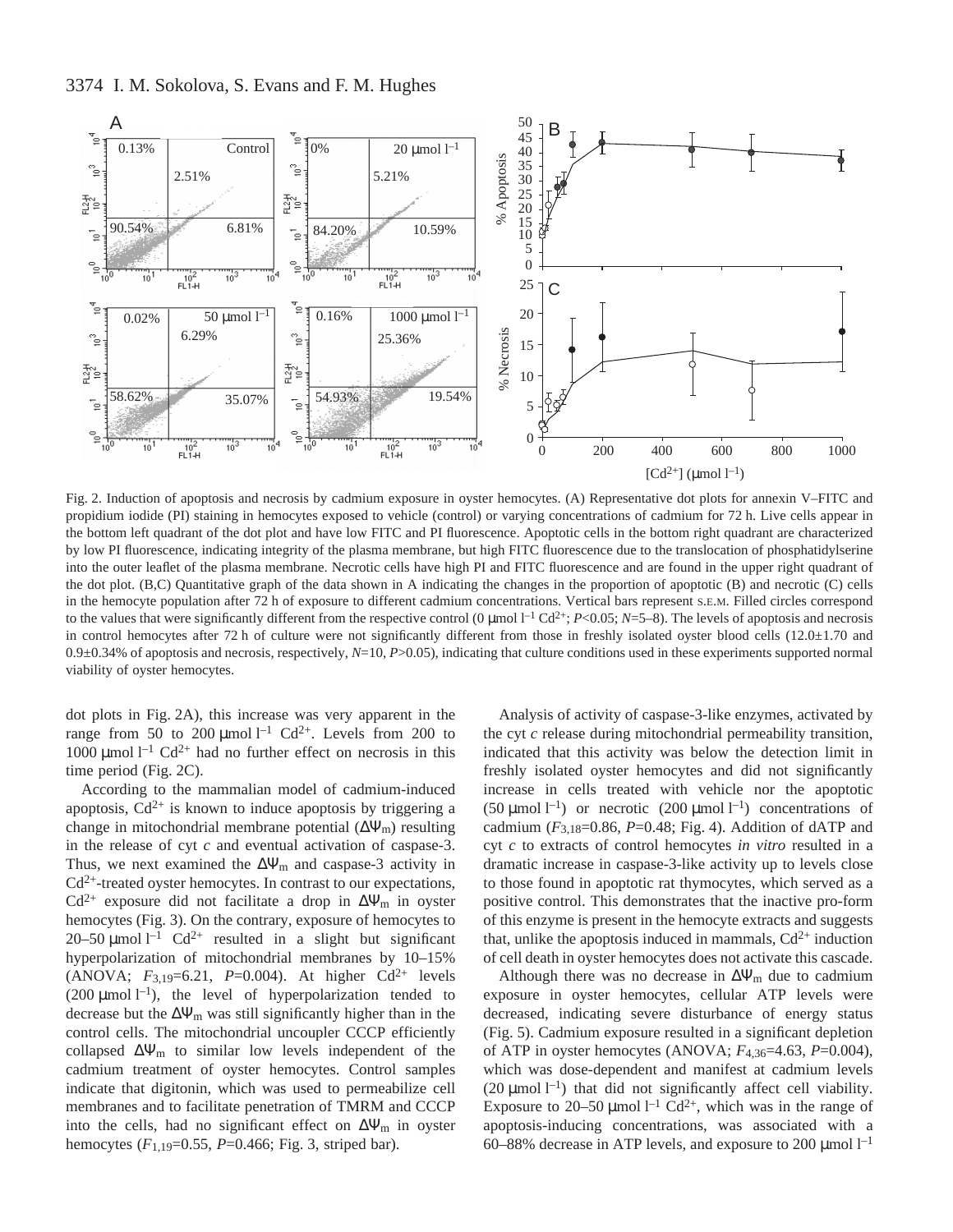Cd2+, which induced significant levels of necrosis, resulted in a depletion of ATP levels by >90%.

Studies of the effect of cadmium on isolated oyster mitochondria *in vitro* corroborated our findings in intact hemocytes that cadmium affects mitochondrial function and ATP production without affecting the  $\Delta \Psi_m$  or causing MPT.



Thus, ADP-stimulated (state 3) respiration, indicative of the maximum phosphorylation rate, decreased in a dose-dependent manner with increasing cadmium concentrations (ANOVA;  $F_{3,21}=23.3$ ,  $P<0.0001$ ; Fig. 6). On the other hand, state 4+ respiration, indicative of proton leak, was significantly affected only by the highest cadmium concentration  $(50 \mu \text{mol})^{-1}$ ;

> ANOVA;  $F_{3,20}$ =12.1, *P*=0.0001; Fig. 6). RCR of isolated mitochondria decreased with increasing cadmium levels, indicating partial uncoupling of cadmium-exposed mitochondria (ANOVA; *F*3,21=40.4, *P*<0.0001; Fig. 6). Incubation with 50 µmol  $l^{-1}$  $Cd^{2+}$  completely abolished coupling of isolated mitochondria. At higher cadmium levels  $(100-200 \mu \text{mol} \, \text{m}^{-1})$ , state 3 and state 4+ respiration was inhibited to less than 5% of the control levels (data not shown), indicating a complete loss of functionality of mitochondria.

> Although respiration rate, and especially ADP-stimulated respiration, of oyster mitochondria was strongly affected by cadmium, this metal had no effect on mitochondrial volume or membrane potential. Indeed, no swelling indicative of the MPT was observed in mitochondria exposed to cadmium in the range of  $10-1000 \mu$ mol  $l^{-1}$ (ANOVA;  $F_{5,20}$ =2.49, *P*=0.065; Fig. 7A). On the contrary, the absorbance at 520 nm of isolated mitochondria exposed to  $10-100 \mu$ mol $1^{-1}$ cadmium showed a marginally significant decrease compared with the control mitochondria, indicating that cadmium might induce slight contraction of the mitochondrial volume. Cadmium

> potential  $(\Delta \Psi_m)$  in isolated oyster hemocytes exposed to different cadmium concentrations for 72 h as measured by TMRM staining. (A) Representative distributions of the TMRM fluorescence intensity of control and cadmiumexposed cells before or after treatment with a mitochondrial uncoupler (CCCP). (B) Quantitative graph of the data shown in A indicating the average TMRM fluorescence intensity in control cells and cells exposed to different cadmium concentrations before (–CCCP) and after (+CCCP) exposure to the mitochondrial uncoupler CCCP. The striped bar represents TMRM fluorescence in control hemocytes without digitonin treatment. Vertical bars represent S.E.M. \*Values are significantly different from the control  $(0 \text{ }\mu\text{mol})^{-1} \text{ } Cd^{2+}$ ; †values significantly different from the fluorescence intensity of the respective cell populations in the absence of CCCP (*P*<0.05; *N*=6–8).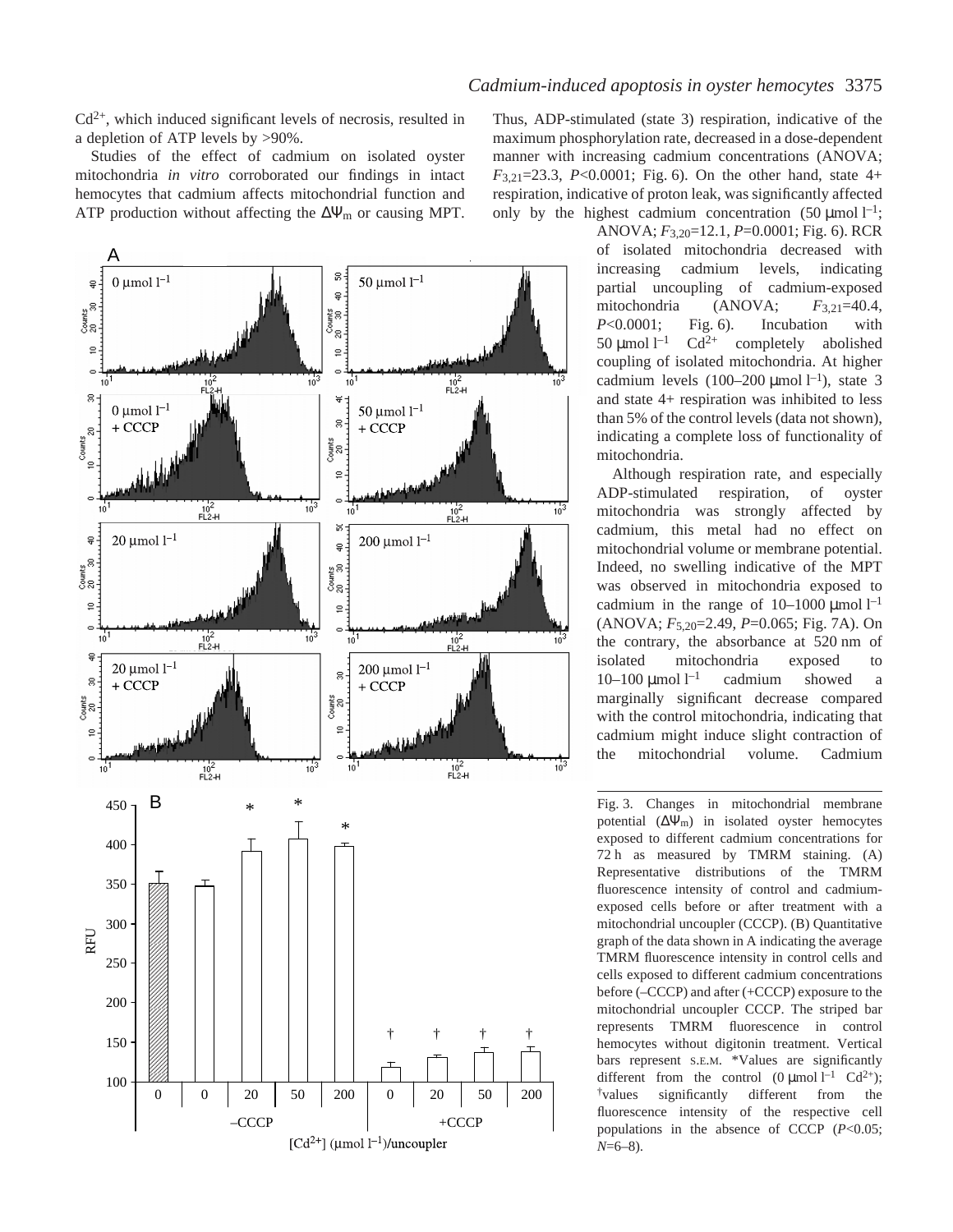



exposure did not affect ∆Ψm, as measured by 573/546 fluorescence ratio of TMRM (ANOVA; *F*4,16=2.53, *P*=0.08; Fig. 7B). *Post-hoc* comparisons showed that the ∆Ψ<sub>m</sub> was slightly below the control only at the highest tested cadmium concentration (50  $\mu$ mol l<sup>-1</sup>; *P*=0.03), which also strongly inhibited respiration of isolated oyster mitochondria (Fig. 6). The mitochondrial uncoupler CCCP, used to collapse  $\Delta \Psi_m$ , reduced 573/546 fluorescence ratios of mitochondria to similar low levels independent of the cadmium treatment.

### **Discussion**

*In vivo*, bivalve hemocytes are known to quickly take up and concentrate cadmium from the hemolymph and to retain it internally throughout their circulatory lifespan (McIntosh and Robinson, 1999). This suggests that these cells have limited abilities for cadmium excretion, may concentrate extremely high levels of this metal and may be a key target for cadmium toxicity in oysters. In the present study, we have shown that



Fig. 5. Changes in the intracellular ATP concentration in oyster hemocytes exposed to different cadmium concentrations for 72 h. Vertical bars represent S.E.M. Asterisks denote values that are significantly different from the control (*P*<0.05; *N*=7–13).

Fig. 4. Caspase-3 activity in freshly isolated oyster hemocytes (Fresh) and hemocytes incubated for 72 h with vehicle, 50 or 200 µmol<sup> $-1$ </sup> of cadmium. Cyt *c*: activation of caspase-3 from vehicle-treated hemocytes with cytochrome *c* and dATP. Apoptotic thymocytes: caspase-3 activity in growthfactor-deprived murine thymocytes used as a positive control. Vertical bars represent S.E.M. Values that are not significantly different from each other are denoted by the same letters (*P*<0.05; *N*=5–6).

cadmium exposure induced apoptosis in oyster hemocytes, as indicated by the typical apoptotic cell morphology and by translocation of phosphatidylserine into the outer leaflet of the cell membrane. The levels of hemocyte apoptosis increased in a dose-dependent manner with increasing cadmium concentration in the range of  $0-100 \mu$ mol  $1^{-1}$  and reached a maximum of 40–45% at 100–200 µmol  $l^{-1}$  Cd<sup>2+</sup> after 72 h of exposure. Higher concentrations of cadmium failed to further increase apoptosis but resulted in elevated necrosis. This switch of the death mechanisms from apoptosis to necrosis with increasing level of cytotoxic insult is typical for the dose–response to cadmium and has been earlier reported in different cell types (Tsangaris and Tzortzatou-Stathopoulou, 1998; De La Fuente et al., 2002; Lopez et al., 2003). After 72 h of exposure to  $\geq 50 \text{ \mu}$  mol l<sup>-1</sup> of cadmium, only ~40-50% of oyster hemocytes remained viable. This is likely to be a conservative estimate because it does not take into account the cells that died early during the cadmium exposure and had completely disintegrated and/or were engulfed by the neighboring hemocytes.

Notably, molecular and cellular mechanisms of apoptosis in cadmium-exposed oyster hemocytes differ radically from the cadmium-induced cell death pathways in vertebrate cells, which are the only systems where cadmium-induced apoptosis has been extensively studied. In vertebrates, cadmium exposure results in fast depolarization of the mitochondrial membrane, opening of the mitochondrial permeability pore and the release of cyt *c* into the cytoplasm (reviewed in Wolf and Eastman, 1999). In the cytoplasm, cyt *c* associates with apaf-1 and procaspase-9 to form a complex known as the apoptosome. Formation of this complex activates caspase-9, which is then responsible for activation of caspase-3, the central executioner that facilitates many downstream apoptotic events. Moreover, cadmium addition to isolated mitochondria results in rapid mitochondrial depolarization, the PTP opening and cyt *c* release (Al-Nasser, 2000; Li et al., 2003), suggesting that in vertebrates the MPT may be due to a direct effect of cadmium on mitochondria. This suggestion is further supported by the finding that ruthenium red, which inhibits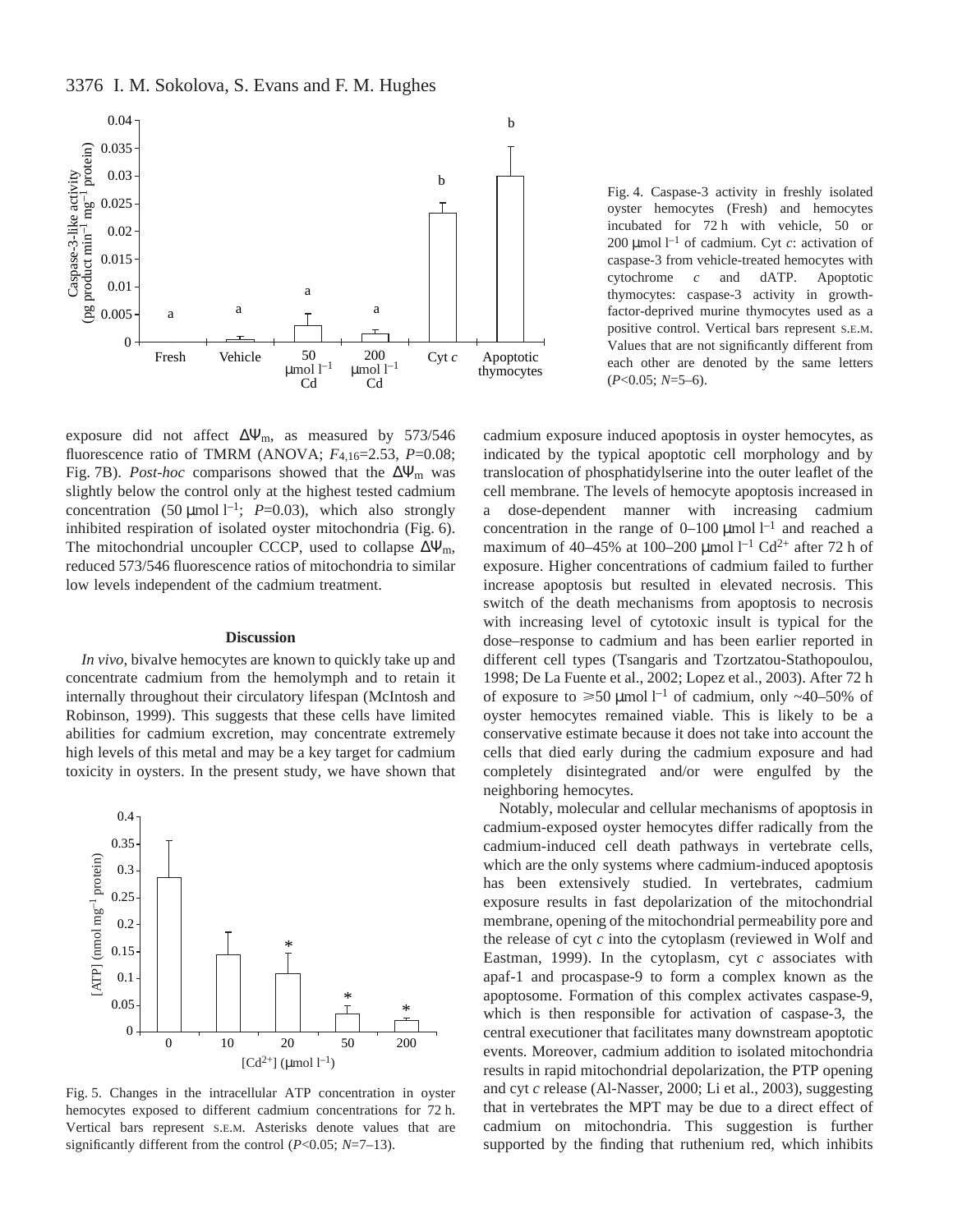

Fig. 6. Effects of cadmium on respiration rate and coupling of isolated oyster mitochondria. State 3, ADP-stimulated respiration; state 4+, respiration in the presence of oligomycin (indicative of proton leak); RCR, respiratory control ratio of state 3 over state 4+ respiration. Vertical bars represent S.E.M. Asterisks, daggers and filled circles denote values of state 3, state 4+ respiration and RCR, respectively, which are significantly different from the control (*P*<0.05; *N*=5–6).

cadmium transport into mitochondria, also prevents PTP opening and the loss of transmembrane potential (Li et al., 2003). Mitochondrial depolarization in response to cadmium, with the concomitant release of cyt *c* and activation of caspase-3-like enzymes, has been demonstrated in all mammalian cell types studied to date, including kidney cells, hepatocytes, neurons and, most relevant, immune cells, suggesting that this is a universal mechanism of cadmium-induced apoptosis in mammals (Habeebu et al., 1998; Kim et al., 2000; Galan et al., 2001; Kondoh et al., 2001, 2002; Wätjen et al., 2002; Aydin et al., 2003; Shih et al., 2004). By contrast, cadmium-induced apoptosis in oyster hemocytes is activated by a pathway fundamentally different from that of the vertebrates and independent of MPT. In the present study, there was clearly no loss of the  $\Delta \Psi_m$  in response to cadmium exposure either in intact oyster hemocytes or in isolated oyster mitochondria, strongly suggesting there was no opening of the PTP. Moreover, mitochondrial swelling, which is another indicator of the MPT (Li et al., 2003), was not induced in oyster mitochondria by even very high levels of cadmium (100–1000 µmol  $l^{-1}$ ), even though they completely abolished mitochondrial respiration and coupling. In fact, the  $\Delta \Psi_{\rm m}$  was slightly elevated in cadmium-treated oyster hemocytes, indicating hyperpolarization of mitochondrial membrane. This hyperpolarization could be due to the inhibition of mitochondrial ATP synthesis in cadmium-treated hemocytes, as indicated by the strong dose-dependent inhibition of the ADP-stimulated respiration in cadmium-treated mitochondria and by the decreased ATP levels in cadmium-exposed oyster cells. The mechanisms of this cadmium-induced inhibition of ATP synthesis are unknown and may be due to the inhibition



Fig. 7. Effects of cadmium on mitochondrial volume (A) and membrane potential (B) in isolated oyster mitochondria. (A) Mitochondrial swelling was measured as a decrease of absorbance at 520 nm. ΔAbs<sub>520</sub>, difference in absorbance at 520 nm between control mitochondria and those incubated with different concentrations of cadmium. This method only gives qualitative data about the mitochondrial volume change; positive values of ΔAbs<sub>520</sub> indicate mitochondrial swelling, while negative values indicate mitochondrial contraction. (B) Mitochondrial membrane potential was measured as a ratio of fluorescence of mitochondria incubated with TMRM at excitation wavelengths of 573 or 546 nm and an emission wavelength of 590 nm. Ratio of fluorescence at 573 nm over 546 nm excitation wavelengths is linearly proportional to membrane potential  $(\Delta \Psi_m)$ . Vertical bars represent S.E.M. Asterisks denote values that are significantly different from the control (*P*<0.05; *N*=5–6).

of the F0/F1-ATPase and/or reduced ADP transport into the mitochondria. Indeed, the respiration rate of 'resting' mitochondria in the presence of oligomycin was not significantly affected by cadmium except at the highest test concentration (50  $\mu$ mol l<sup>-1</sup>), indicating that the electron transfer chain was not inhibited by the low cadmium levels that inhibited ADP-dependent respiration. Proton conductance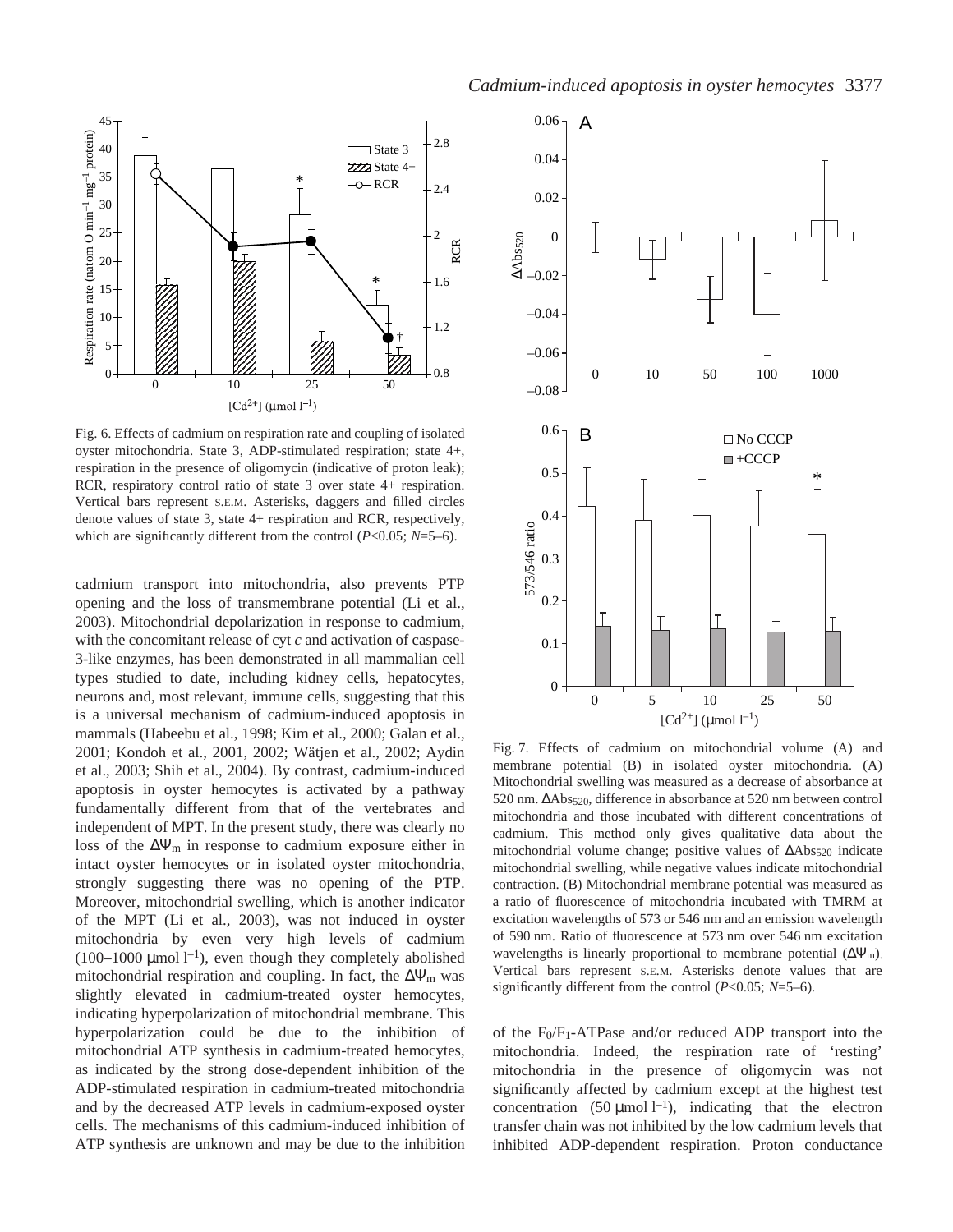# 3378 I. M. Sokolova, S. Evans and F. M. Hughes

through the F0/F1-ATPase during ATP production would dissipate the membrane potential, and, therefore, inhibition of ATP synthesis can conceivably result in hyperpolarization of the mitochondrial membrane (Brand, 1995).

No significant activation of caspase-3-like activity was detected in cadmium-treated apoptotic hemocytes, supporting our conclusion that cadmium-induced apoptosis in oysters does not involve the MPT and formation of the apoptosome. However, caspase-3-like activity could be activated in hemocyte extracts by incubating with dATP and cyt *c*. Levels of the cyt *c*-activated caspase-3 activity in oysters were comparable with caspase-3 activity in apoptotic rat thymocytes, indicating that the enzyme was present in oyster cells in significant quantities. The lack of activation of caspase-3 *in vivo* in cadmium-exposed oyster hemocytes suggests that cyt *c* was not released from mitochondria during cadmium exposure.

Another notable difference between cadmium-induced apoptosis in oysters and mammalian models is the change in energy status, particularly ATP levels, during apoptosis. Apoptosis is an energy-requiring process, and earlier studies on mammalian models have demonstrated that depletion of cellular ATP levels resulted in a switch of the mode of death from apoptosis to necrosis (Lopez et al., 2003; Nieminen, 2003). In oyster hemocytes, we found a decrease in the cellular ATP levels with increasing cadmium levels. Importantly, a significant drop in ATP levels was detected in the apoptotic range of cadmium concentrations (20–50 µmol  $l^{-1}$ ), indicating that low ATP levels *per se* do not shift the form of cell death towards necrosis in these cells. A characteristic feature of the cellular physiology of intertidal mollusks, including oysters, is their capability for metabolic rate depression under conditions of environmental stress (Hochachka and Guppy, 1987; Hand and Hardewig, 1996; Storey, 1988). It has been shown that a variety of stressors, particularly those that affect ATP production such as hypoxia/anoxia, subfreezing and freezing temperatures, severe osmotic stress, result in a drastic downregulation of the use of ATP to 5–20% of the normal levels in marine mollusks (Storey and Storey, 1990; Storey and Churchill, 1995; Sokolova et al., 2000; Sokolova and Pörtner, 2001). This stress-induced decrease in ATP turnover and cellular energy demand may be important in allowing some crucial energy-dependent processes (e.g. apoptosis) to proceed despite a decline in the overall cellular ATP levels. However, a further decrease in ATP levels will eventually result in the situation when the free Gibbs energy of ATP hydrolysis is insufficient to support functioning of cellular ATPases (Sokolova et al., 2000), thus resulting in necrotic cell death. Although no data are currently available about the effects of cadmium exposure on the ATP turnover rates in oysters, extrapolation from a wide variety of other stressors that affect mitochondrial ATP production suggests that metabolic rate depression is also likely to occur in cadmium-exposed oyster cells. Further studies are required to elucidate the relationship between metabolic rate regulation and the energy partitioning for apoptotic processes under conditions of cadmium exposure in oysters.

The absence of mitochondrial involvement in apoptosis in response to cadmium is a unique feature of oyster cells that sets them apart from other systems where cadmium-induced apoptosis has been studied. However, alternative pathways of apoptosis, which do not involve MPT, are not unknown and can be induced by some stimuli in other organisms. In vertebrates,  $Mn^{2+}$  was shown to induce apoptosis without MPT (Oubrahim et al., 2001), whereas other metals such as  $Cd^{2+}$ ,  $Cu^{2+}$ ,  $Zn^{2+}$  and arsenic result in the MPT (Robertson and Orrenius, 2000; De La Fuente et al., 2002; Wätjen et al., 2002; Pulido and Parrish, 2003). In *Drosophila* and *Caenorhabditis elegans*, mitochondria did not release cyt *c* or undergo a decrease in  $\Delta \Psi_m$  during apoptosis induced by a variety of stimuli including UV radiation and oxidative stress (Varkey et al., 1999; Zimmermann et al., 2002; Claveria and Torres, 2003), although other apoptotic changes, such as translocation of phosphatidylserine to the outer surface of the cell membrane, were conserved (Zimmermann et al., 2002). In contrast to oysters and vertebrates, cyt *c* added directly to the *Drosophila* or *C. elegans* cell extracts failed to significantly activate caspase-3 (Kanuka et al., 1999). Our data suggest that, unlike insects and nematodes, oysters possess the cellular potential for caspase-3 activation and for the amplification of the apoptotic signal through the mitochondria-dependent pathways, but these pathways are not activated during cadmium-induced apoptosis. Further investigation will elucidate what types of apoptotic stimuli can induce a drop in the  $\Delta \Psi_m$  and activate caspase activity in oysters.

Regardless of the mechanism, it seems likely that elevated hemocyte mortality due to cadmium-induced apoptosis and necrosis could significantly impair the cellular defense ability of oysters in much the same way that diseases which result in the elimination of human immune cells (such as AIDS) result in immunodeficiency. Field studies of hemocyte numbers in heavy-metal-exposed oyster populations have yielded controversial results. Some researchers have reported decreased numbers of circulating hemocytes in oysters exposed to pollutants in the field or the lab, whereas others have shown elevated levels or no differences from control oyster populations (Suresh and Mohandas, 1990; Pipe et al., 1999; Dyrynda et al., 2000; Oliver et al., 2001). Interestingly, changes in the DNA profile of hemocytes similar to those seen during apoptosis have been reported for several bivalve populations from contaminated sites (Bihari et al., 2003), suggesting elevated levels of DNA damage and possibly apoptosis *in situ*. It is possible that an increase in cell death is compensated for by the increased proliferation and differentiation of immune cells. Compensation for elevated cell mortality in oysters exposed to high cadmium levels, if it occurs *in vivo*, would result in elevated hemocyte turnover and the associated energetic costs. There are no studies to date on the turnover rates of oyster hemocytes from heavy-metalpolluted and unpolluted areas.

It is worth noting that the number of circulating hemocytes does not necessarily reflect the total size of the hemocyte population and can change over a short time span due to the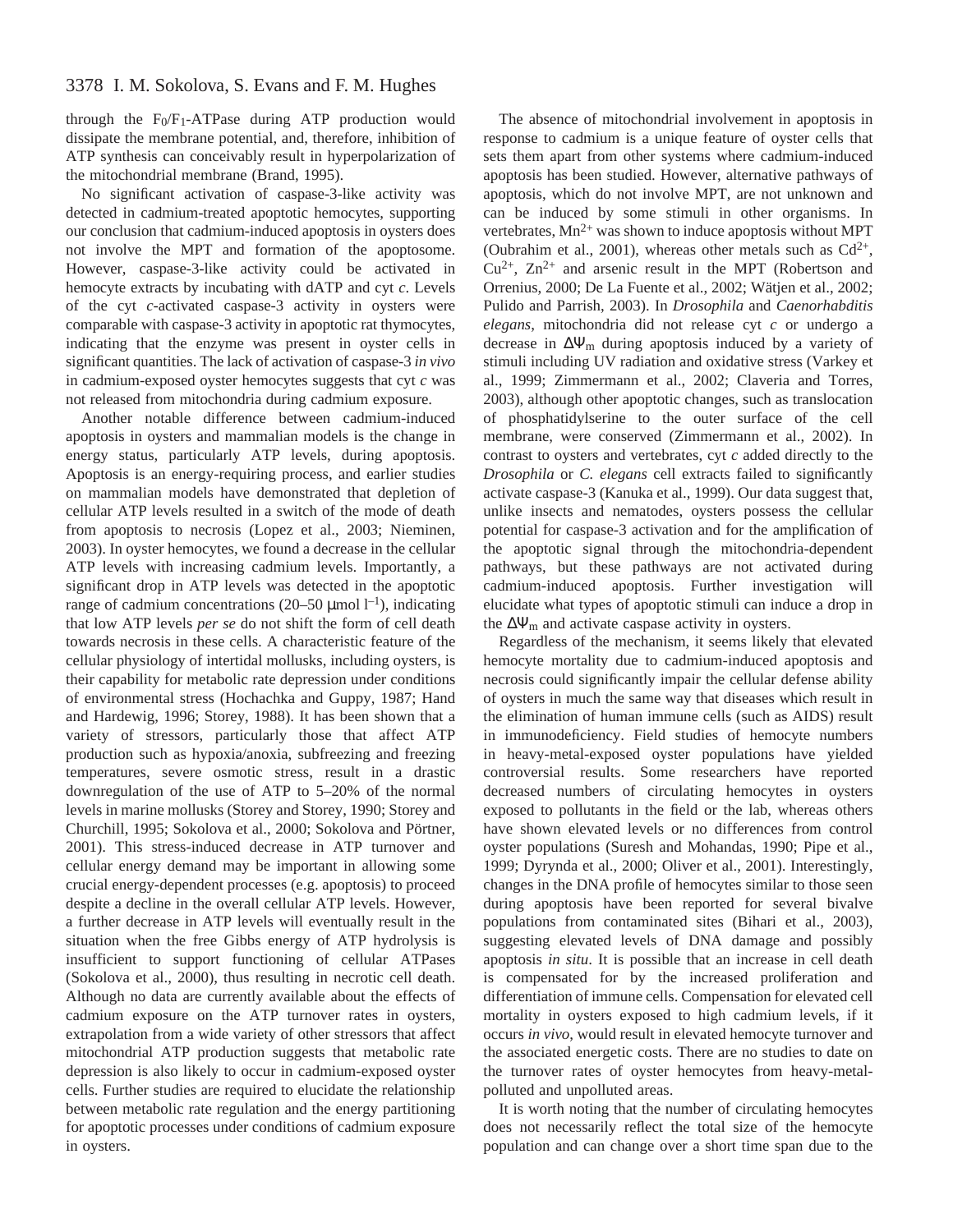dynamic association/dissociation between hemocytes and oyster tissues (Ford et al., 1993). Therefore, the number of circulating hemocytes in heavy-metal-exposed oysters may not be a reliable estimate of hemocyte mortality. Our study suggests that the level of apoptosis in hemocytes may be a better indicator of the general viability and health of the hemocyte population in oysters compared with the simple enumeration of hemocytes in circulation and thus may be useful as a biomarker of immunotoxic and cytotoxic effects of heavy metals in bivalves. Currently, field studies are underway to test the applicability of apoptosis as a biomarker of immunotoxic effects of heavy metal pollution in oyster populations.

In summary, cadmium exposure in oysters results in significant cytotoxicity and considerably elevated levels of apoptosis and necrosis in oyster hemocytes. High rates of apoptosis due to cadmium exposure may have important implications for the immune defense of the oysters, resulting in the weakened immune system due to hemocyte loss. Mitochondria are likely to be a key intracellular target for cadmium cytotoxicity in oysters, as indicated by the inhibition of the phosphorylation rate, decreased mitochondrial coupling and depletion of the intracellular ATP levels. However, unlike vertebrate mitochondria, mitochondria of oysters do not undergo permeability transition in response to cadmium. This emphasizes variability of evolutionary pathways of the programmed cell death in response to the same stimulus in different organisms and cautions against extrapolation of cellular biomarkers of heavy metal toxicity developed for vertebrates to invertebrate species.

This work was supported, in part, by funds provided by the University of North Carolina at Charlotte (to I.M.S. and F.M.H.), National Science Foundation (IBN-0347238 to I.M.S.), the National Institutes of Health (HD39683 and HD39234 to F.M.H.) and the JCSU MBRS-RISE Program NIGMS 58042 (to S.E.). All experiments complied with the current laws of the country (USA) where they were performed.

#### **References**

- Abele, D., Heise, K., Pörtner, H. O. and Puntarulo, S. (2002). Temperaturedependence of mitochondrial function and production of reactive oxygen species in the intertidal mud clam *Mya arenaria*. *J. Exp. Biol.* **205**, 1831- 1841.
- **Al-Nasser, I. A.** (2000). Cadmium hepatotoxicity and alterations of the mitochondrial function. *J. Toxicol. Clin. Toxicol.* **38**, 407-413.
- Auffret, M. and Oubella, R. (1997). Hemocyte aggregration in the oyster *Crassostrea gigas*: in vitro measurement and experimental modulation by xenobiotics. *Comp. Biochem. Physiol. A* **118**, 705-712.
- **Auffret, M., Mujdzic, N., Corporeau, C. and Moraga, D.** (2002). Xenobiotic-induced immunomodulation in the European flat oyster, *Ostrea edulis*. *Mar. Environ. Res.* **54**, 585-589.
- **Aydin, H. H., Celik, H. A., Deveci, R., Terzioglu, E., Karacali, S., Mete, N., Akarca, U. and Batur, Y.** (2003). Characterization of the cellular response during apoptosis induction in cadmium-treated Hep G2 human hepatoma cells. *Biol. Trace Elem. Res*. **95**, 139-153.
- **Ballantyne, J. S. and Moyes, C. D.** (1987). The effects of salinity acclimation on the osmotic properties of mitochondria from the gill of *Crassostrea virginica*. *J. Exp. Biol.* **133**, 449-456.

**Bergmeyer, H. U.** (1988). *Methods of Enzymatic Analysis*, vol. VIII,

Metabolites 3, Lipids, Amino Acids and Related Compounds. Weinheim: CH Verlagsgesellschaft.

- Bihari, N., Micic, M., Batel, R. and Zahn, R. K. (2003). Flow cytometric detection of DNA cycle alterations in hemocytes of mussels (*Mytilus galloprovincialis*) of the Adriatic coast, Croatia. *Aquat. Toxicol.* **64**, 121-129.
- Bradford, M. M. (1976). A rapid and sensitive method for the quantitation of microgram quantities of protein utilizing the principle of protein-dye binding. *Anal. Biochem*. **72**, 248-254.
- Brand, M. D. (1995). Measurement of mitochondrial protonmotive force. In *Bioenergetics. A practical Approach* (ed. G. C. Brown and C. E. Copper), pp. 39-62. Oxford, New York, Tokyo: IRL Press.
- **Brand, M. D., Chien, L. F., Aiscow, E. K., Rolfe, D. F. S. and Porter, R. K.** (1994). The causes and functions of the mitochondrial proton leak. *Biochim. Biophys. Acta* **1187**, 132-139.
- **Brousseau, P., Pellerin, J., Morin, Y., Cyr, D., Blakely, B., Boermans, H.** and Fournier, M. (2000). Flow cytometry as a tool to monitor the disturbance of phagocytosis in the clam *Mya arenaria* hemocytes following in vitro exposure to heavy metals. *Toxicology* **142**, 145-156.
- **Canesi, L., Gallo, G., Gavioli, M. and Pruzzo, C.** (2002). Bacteria–hemocyte interactions and phagocytosis in marine bivalves. *Microsc. Res. Tech.* **57**, 469-476.
- **Chance, B. and Williams, G. R.** (1955). Respiratory enzymes in oxidative phosphorylation. I. Kinetics of oxygen utilization. *J. Biol. Chem.* **217**, 383- 393.
- **Claveria, C. and Torres, M.** (2003). Mitochondrial apoptotic pathways induced by *Drosophila* programmed cell death regulators. *Biochem. Biophys. Res. Commun.* **304**, 531-537.
- **Crompton, T. R.** (1997). *Toxicants in Aqueous Ecosystem*. Chichester, UK: John Wiley & Sons.
- **De La Fuente, H. D., Portales-Perez, D., Baranda, L., Diaz-Barriga, F.,** Saavedra-Alanis, V., Layseca, E. and Gonzalez-Amaro, R. (2002). Effect of arsenic, cadmium and lead on the induction of apoptosis of normal human mononuclear cells. *Clin. Exp. Immunol.* **129**, 69-77.
- **Dyrynda, E. A., Law, R. J., Dyrynda, P. E. J., Kelly, C. A., Pipe, R. K.** and Ratcliffe, N. A. (2000). Changes in immune parameters of natural mussel *Mytilus edulis* populations following a major oil spill (Sea Empress', Wales, UK). *Mar. Ecol. Prog. Ser.* **206**, 155-170.
- **Estabrook, R. W.** (1967). Mitochondrial respiratory control and the polarographic measurements in mitochondria. *Meth. Enzymol.* **10**, 41-47.
- Ford, S. E., Kanaley, S. S. and Littlewood, D. T. J. (1993). Cellular response of oyster infected with *Haplosporidium nelsoni*, changes in circulating and tissue-infiltrating hemocytes. *J. Invert. Pathol.* **61**, 49-57.
- **Fournier, M., Pellerin, J., Lebeuf, M., Brousseau, P., Morin, Y. and Cyr, D.** (2002). Effects of exposure of *Mya arenaria* and *Mactromeris polynyma* to contaminated marine sediments on phagocytic activity of hemocytes. *Aquat. Toxicol.* **59**, 83-92.
- **Frew, R. D., Hunter, K. A. and Beyer, R.** (1997). Cadmium in oysters and sediments from Foveaux Strait, New Zealand. In *Proceedings of the Trace Element Group of New Zealand* (ed. R. B. Macaskill), pp. 1-23. Waikato, New Zealand: Waikato University Press.
- **Fujimaki, H., Ishido, M. and Nohara, K.** (2000). Induction of apoptosis in mouse thymocytes by cadmium. *Toxicol. Lett.* **115**, 99-105.
- **Galan, A., Garcia-Bermejo, L., Troyano, A., Vilaboa, N. E., Fernandez, C., De Blas, E. and Aller, P.** (2001). The role of intracellular oxidation in death induction (apoptosis and necrosis) in human promonocytic cells treated with stress inducers (cadmium, heat, X-rays). *Eur. J. Cell Biol.* **80**, 312-320.
- **Gardner, G. R., Yevich, P. P., Harshbarger, J. C. and Malcolm, A. R.** (1991). Carcinogenicity of Black Rock Harbor sediment to the eastern oyster and trophic transfer of Black Rock Harbor carcinogens from the blue mussel to the winter flounder*. Environ. Health Perspect*. **90**, 53-66.
- **Giguere, A., Couillard, Y., Campbell, P. G. C., Perceval, O., Hare, L.,** Pinel-Alloul, B. and Pellerin, J. (2003). Steady-state distribution of metals among metallothioneins and other cytosolic ligands and links to cytotoxicity in bivalves along a polymetallic gradient. *Aquat. Toxicol.* **64**, 185-200.
- **GESAMP** (1987). Land-sea boundary flux of contaminants, contributions from rivers. *GESAMP (Group of Experts on the Scientific Aspects of Marine Environmental Protection) Rep. Stud.* **32**, 1-172.
- Habeebu, S. S. M., Liu, J. and Klaassen, C. D. (1998). Cadmium-induced apoptosis in mouse liver. *Toxicol. Appl. Pharmacol.* **149**, 203-209.
- **Hand, S. C. and Hardewig, I.** (1996). Downregulation of cellular metabolism during environmental stress, mechanisms and implications. *Annu. Rev. Physiol.* **58**, 539-563.
- **Hochachka, P. W. and Guppy, M.** (1987). *Metabolic Arrest and the Control*